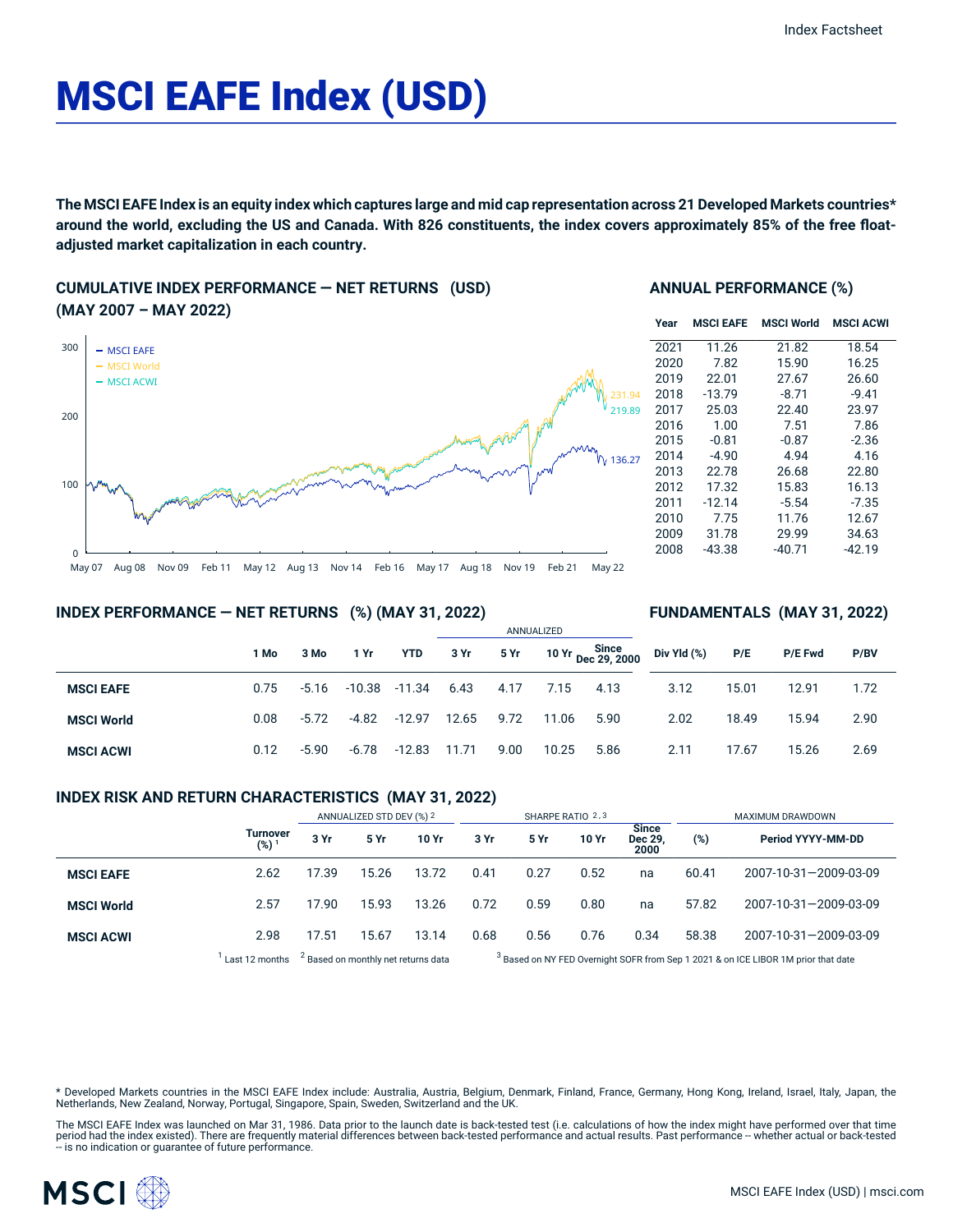#### **INDEX CHARACTERISTICS**

|                     | <b>MSCI EAFE</b>              |  |
|---------------------|-------------------------------|--|
| Number of           | 826                           |  |
| <b>Constituents</b> |                               |  |
|                     | <b>Mkt Cap (USD Millions)</b> |  |
| Index               | 15,075,650.51                 |  |
| Largest             | 343.597.10                    |  |
| <b>Smallest</b>     | 1.124.26                      |  |
| Average             | 18.251.39                     |  |
| <b>Median</b>       | 8.645.26                      |  |
|                     |                               |  |

## **TOP 10 CONSTITUENTS**

|                          | Country   | <b>Float Adj Mkt</b><br>Cap<br>( USD Billions) | Index<br>Wt. (%) | <b>Sector</b>       |
|--------------------------|-----------|------------------------------------------------|------------------|---------------------|
| <b>NESTLE</b>            | CН        | 343.60                                         | 2.28             | <b>Cons Staples</b> |
| ROCHE HOLDING GENUSS     | CН        | 239.23                                         | 1.59             | <b>Health Care</b>  |
| <b>ASML HLDG</b>         | NL        | 237.33                                         | 1.57             | Info Tech           |
| <b>SHELL</b>             | GB        | 230.60                                         | 1.53             | Energy              |
| <b>ASTRAZENECA</b>       | GB        | 204.10                                         | 1.35             | <b>Health Care</b>  |
| <b>NOVARTIS</b>          | CН        | 198.54                                         | 1.32             | <b>Health Care</b>  |
| NOVO NORDISK B           | DK        | 186.14                                         | 1.23             | <b>Health Care</b>  |
| LVMH MOET HENNESSY       | <b>FR</b> | 177.61                                         | 1.18             | Cons Discr          |
| <b>TOYOTA MOTOR CORP</b> | JP        | 174.97                                         | 1.16             | Cons Discr          |
| BHP GROUP (AU)           | AU        | 162.00                                         | 1.07             | <b>Materials</b>    |
| Total                    |           | 2.154.12                                       | 14.29            |                     |

## **FACTORS - KEY EXPOSURES THAT DRIVE RISK AND RETURN MSCI FACTOR BOX**



## **SECTOR WEIGHTS**

**MSCI**<sup>®</sup>



## **MSCI FaCS**



Neutral factor exposure (FaCS = 0) represents MSCI ACWI IMI.

## **COUNTRY WEIGHTS**



![](_page_1_Picture_15.jpeg)

## MSCI EAFE Index (USD) | msci.com